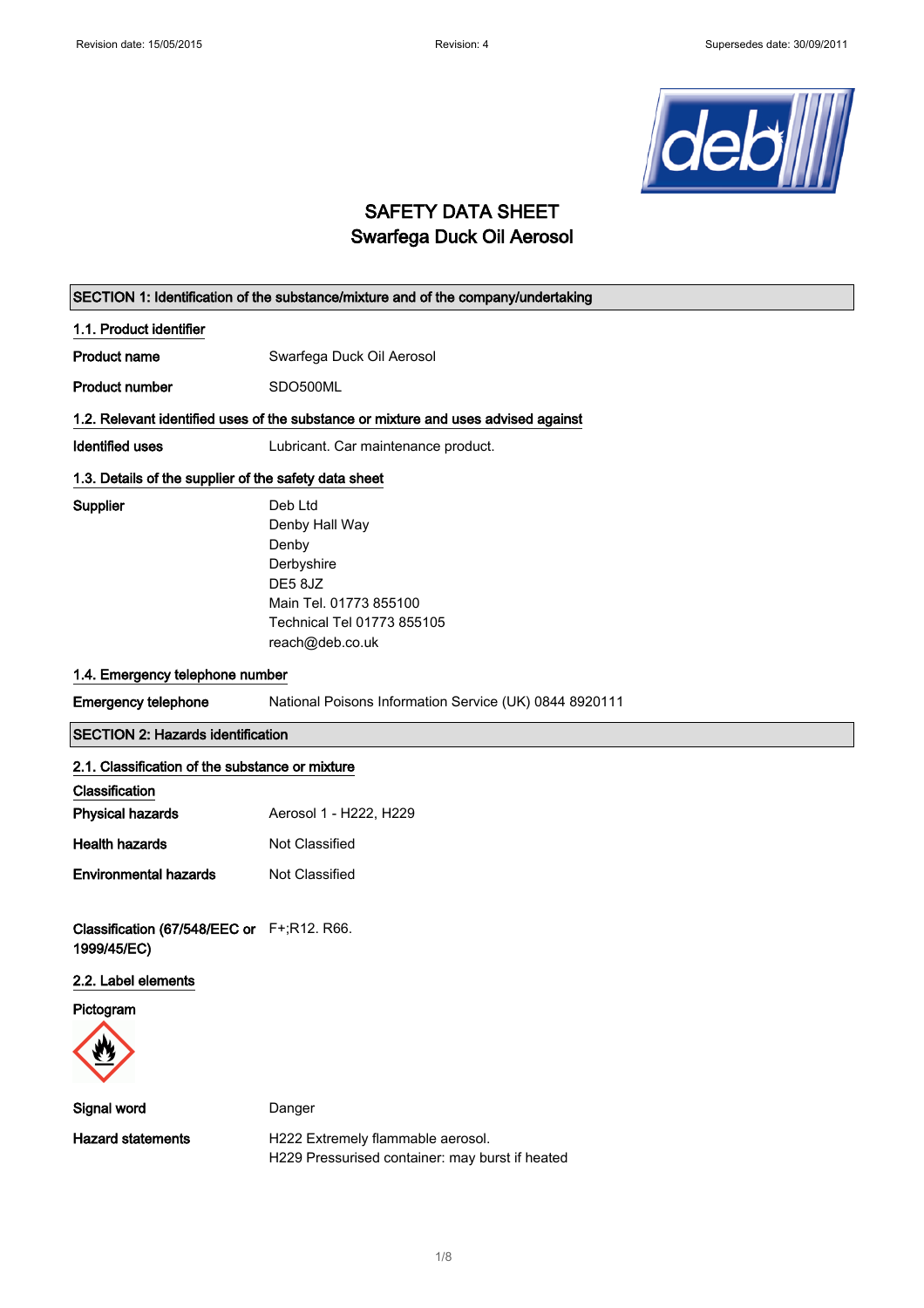## Swarfega Duck Oil Aerosol

| <b>Precautionary statements</b>           | P <sub>102</sub> Keep out of reach of children.<br>P210 Keep away from heat, hot surfaces, sparks, open flames and other ignition sources. No<br>smoking.<br>P261 Avoid breathing vapour/spray.<br>P271 Use only outdoors or in a well-ventilated area. |
|-------------------------------------------|---------------------------------------------------------------------------------------------------------------------------------------------------------------------------------------------------------------------------------------------------------|
| Detergent labelling                       | $\geq$ 30% aliphatic hydrocarbons,< 5% non-ionic surfactants                                                                                                                                                                                            |
| Supplementary precautionary<br>statements | P211 Do not spray on an open flame or other ignition source.<br>P251 Do not pierce or burn, even after use.<br>P410+P412 Protect from sunlight. Do not expose to temperatures exceeding 50°C/122°F.                                                     |

### 2.3. Other hazards

This product does not contain any substances classified as PBT or vPvB.

| <b>SECTION 3: Composition/information on ingredients</b>                                                            |                      |                                                                                                                     |
|---------------------------------------------------------------------------------------------------------------------|----------------------|---------------------------------------------------------------------------------------------------------------------|
| 3.2. Mixtures                                                                                                       |                      |                                                                                                                     |
| <b>BUTANE</b>                                                                                                       |                      | 10-30%                                                                                                              |
| CAS number: 106-97-8                                                                                                | EC number: 203-448-7 |                                                                                                                     |
| Classification<br>Flam. Gas 1 - H220<br>Press, Gas                                                                  |                      | Classification (67/548/EEC or 1999/45/EC)<br>$F + R12$                                                              |
| <b>ISO-BUTANOL</b>                                                                                                  |                      | 1%                                                                                                                  |
| CAS number: 78-83-1                                                                                                 | EC number: 201-148-0 | REACH registration number: 01-<br>2119484609-23-0000                                                                |
| <b>Classification</b><br>Flam. Liq. 3 - H226<br>Skin Irrit. 2 - H315<br>Eye Dam. 1 - H318<br>STOT SE 3 - H335, H336 |                      | Classification (67/548/EEC or 1999/45/EC)<br>R <sub>10</sub> Xi:R <sub>37</sub> /38,R <sub>41</sub> R <sub>67</sub> |

The Full Text for all R-Phrases and Hazard Statements are Displayed in Section 16.

| <b>SECTION 4: First aid measures</b>   |                                                                                                                                                                                                                                                            |  |
|----------------------------------------|------------------------------------------------------------------------------------------------------------------------------------------------------------------------------------------------------------------------------------------------------------|--|
| 4.1. Description of first aid measures |                                                                                                                                                                                                                                                            |  |
| General information                    | Move affected person to fresh air at once. Get medical attention if any discomfort continues.                                                                                                                                                              |  |
| <b>Inhalation</b>                      | Move affected person to fresh air at once. When breathing is difficult, properly trained<br>personnel may assist affected person by administering oxygen. Keep affected person warm<br>and at rest. Get medical attention immediately.                     |  |
| Ingestion                              | Do not induce vomiting. Rinse mouth thoroughly with water. Give plenty of water to drink. Give<br>milk instead of water if readily available. Never give anything by mouth to an unconscious<br>person. Get medical attention if any discomfort continues. |  |
| <b>Skin contact</b>                    | Wash skin thoroughly with soap and water. Get medical attention if any discomfort continues.                                                                                                                                                               |  |
| Eye contact                            | Remove any contact lenses and open eyelids wide apart. Continue to rinse for at least 15<br>minutes. Get medical attention if any discomfort continues.                                                                                                    |  |
|                                        | 4.2. Most important symptoms and effects, both acute and delayed                                                                                                                                                                                           |  |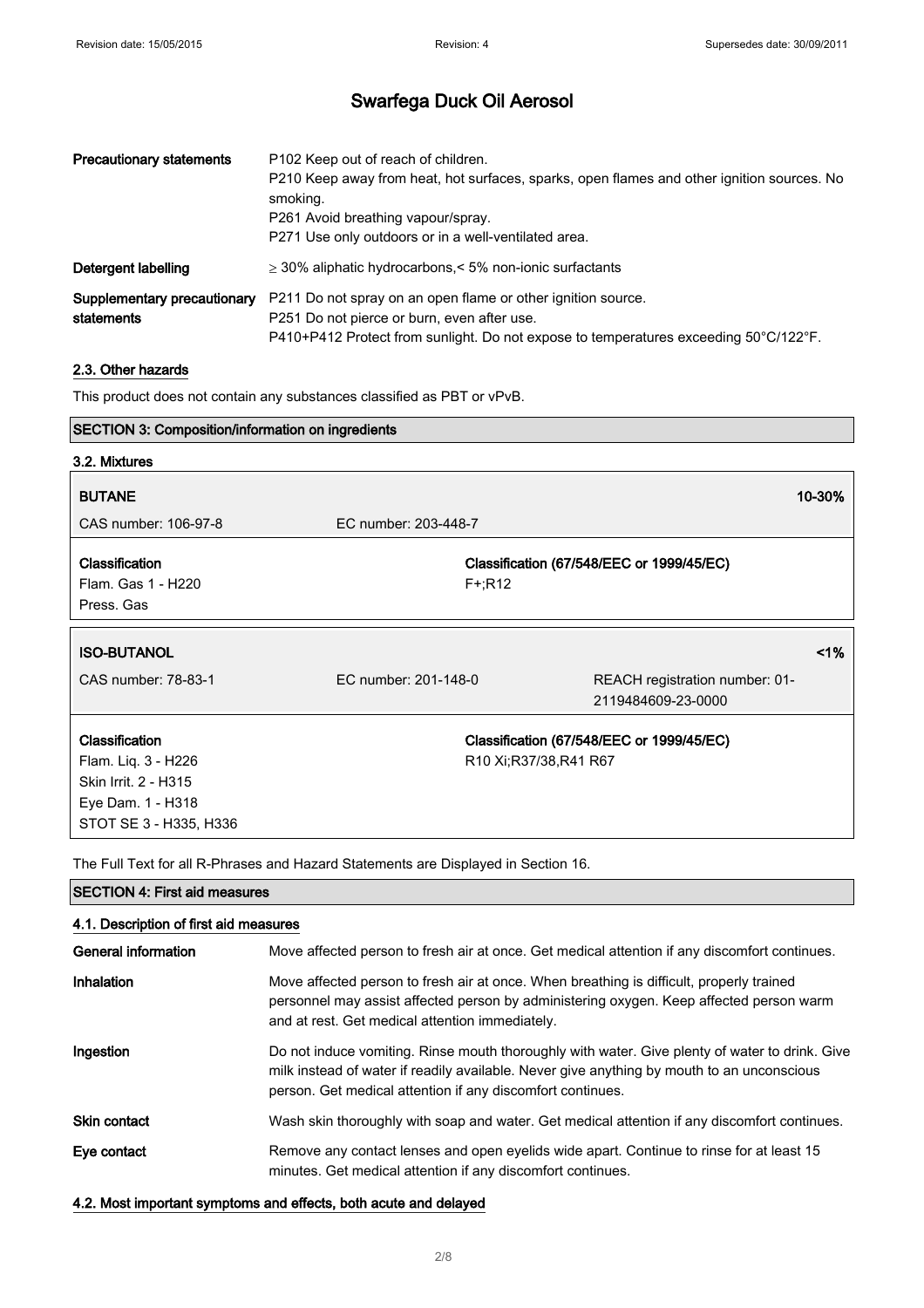| Inhalation                                                 | Vapours may cause headache, fatigue, dizziness and nausea.                                                                                                                                                                                                                                                                                                                                                                                                             |
|------------------------------------------------------------|------------------------------------------------------------------------------------------------------------------------------------------------------------------------------------------------------------------------------------------------------------------------------------------------------------------------------------------------------------------------------------------------------------------------------------------------------------------------|
| Ingestion                                                  | Fumes from the stomach contents may be inhaled resulting in the same symptoms as<br>inhalation.                                                                                                                                                                                                                                                                                                                                                                        |
| <b>Skin contact</b>                                        | Prolonged skin contact may cause redness and irritation.                                                                                                                                                                                                                                                                                                                                                                                                               |
| Eye contact                                                | Irritation of eyes and mucous membranes.                                                                                                                                                                                                                                                                                                                                                                                                                               |
|                                                            | 4.3. Indication of any immediate medical attention and special treatment needed                                                                                                                                                                                                                                                                                                                                                                                        |
| Notes for the doctor                                       | No specific recommendations.                                                                                                                                                                                                                                                                                                                                                                                                                                           |
| <b>SECTION 5: Firefighting measures</b>                    |                                                                                                                                                                                                                                                                                                                                                                                                                                                                        |
| 5.1. Extinguishing media                                   |                                                                                                                                                                                                                                                                                                                                                                                                                                                                        |
| Suitable extinguishing media                               | Extinguish with the following media: Powder. Dry chemicals. Water spray, fog or mist.                                                                                                                                                                                                                                                                                                                                                                                  |
| 5.2. Special hazards arising from the substance or mixture |                                                                                                                                                                                                                                                                                                                                                                                                                                                                        |
| Specific hazards                                           | Containers can burst violently or explode when heated, due to excessive pressure build-up.                                                                                                                                                                                                                                                                                                                                                                             |
| Hazardous combustion<br>products                           | Oxides of carbon.                                                                                                                                                                                                                                                                                                                                                                                                                                                      |
| 5.3. Advice for firefighters                               |                                                                                                                                                                                                                                                                                                                                                                                                                                                                        |
| Protective actions during<br>firefighting                  | Containers close to fire should be removed or cooled with water. Use water to keep fire<br>exposed containers cool and disperse vapours.                                                                                                                                                                                                                                                                                                                               |
| <b>SECTION 6: Accidental release measures</b>              |                                                                                                                                                                                                                                                                                                                                                                                                                                                                        |
|                                                            | 6.1. Personal precautions, protective equipment and emergency procedures                                                                                                                                                                                                                                                                                                                                                                                               |
| <b>Personal precautions</b>                                | Wear protective clothing as described in Section 8 of this safety data sheet.                                                                                                                                                                                                                                                                                                                                                                                          |
|                                                            |                                                                                                                                                                                                                                                                                                                                                                                                                                                                        |
| 6.2. Environmental precautions                             |                                                                                                                                                                                                                                                                                                                                                                                                                                                                        |
| <b>Environmental precautions</b>                           | Avoid discharge to the aquatic environment. Collect and dispose of spillage as indicated in<br>Section 13.                                                                                                                                                                                                                                                                                                                                                             |
| 6.3. Methods and material for containment and cleaning up  |                                                                                                                                                                                                                                                                                                                                                                                                                                                                        |
| Methods for cleaning up                                    | Wear suitable protective equipment, including gloves, goggles/face shield, respirator, boots,<br>clothing or apron, as appropriate. Eliminate all sources of ignition. No smoking, sparks, flames<br>or other sources of ignition near spillage. Provide adequate ventilation. Leave small quantities<br>to evaporate, if safe to do so. Do not allow material to enter confined spaces, due to the risk of<br>explosion. If leakage cannot be stopped, evacuate area. |
| 6.4. Reference to other sections                           |                                                                                                                                                                                                                                                                                                                                                                                                                                                                        |
| Reference to other sections                                | For personal protection, see Section 8. For waste disposal, see Section 13. See Section 11<br>for additional information on health hazards.                                                                                                                                                                                                                                                                                                                            |
| <b>SECTION 7: Handling and storage</b>                     |                                                                                                                                                                                                                                                                                                                                                                                                                                                                        |
| 7.1. Precautions for safe handling                         |                                                                                                                                                                                                                                                                                                                                                                                                                                                                        |
| Usage precautions                                          | Keep away from heat, sparks and open flame. Avoid spilling. Wear suitable protective<br>equipment for prolonged exposure and/or high concentrations of vapours, spray or mist. Avoid<br>inhalation of vapours.                                                                                                                                                                                                                                                         |
|                                                            | 7.2. Conditions for safe storage, including any incompatibilities                                                                                                                                                                                                                                                                                                                                                                                                      |
| <b>Storage precautions</b>                                 | Aerosol cans: Must not be exposed to direct sunlight or temperatures above 50°C.                                                                                                                                                                                                                                                                                                                                                                                       |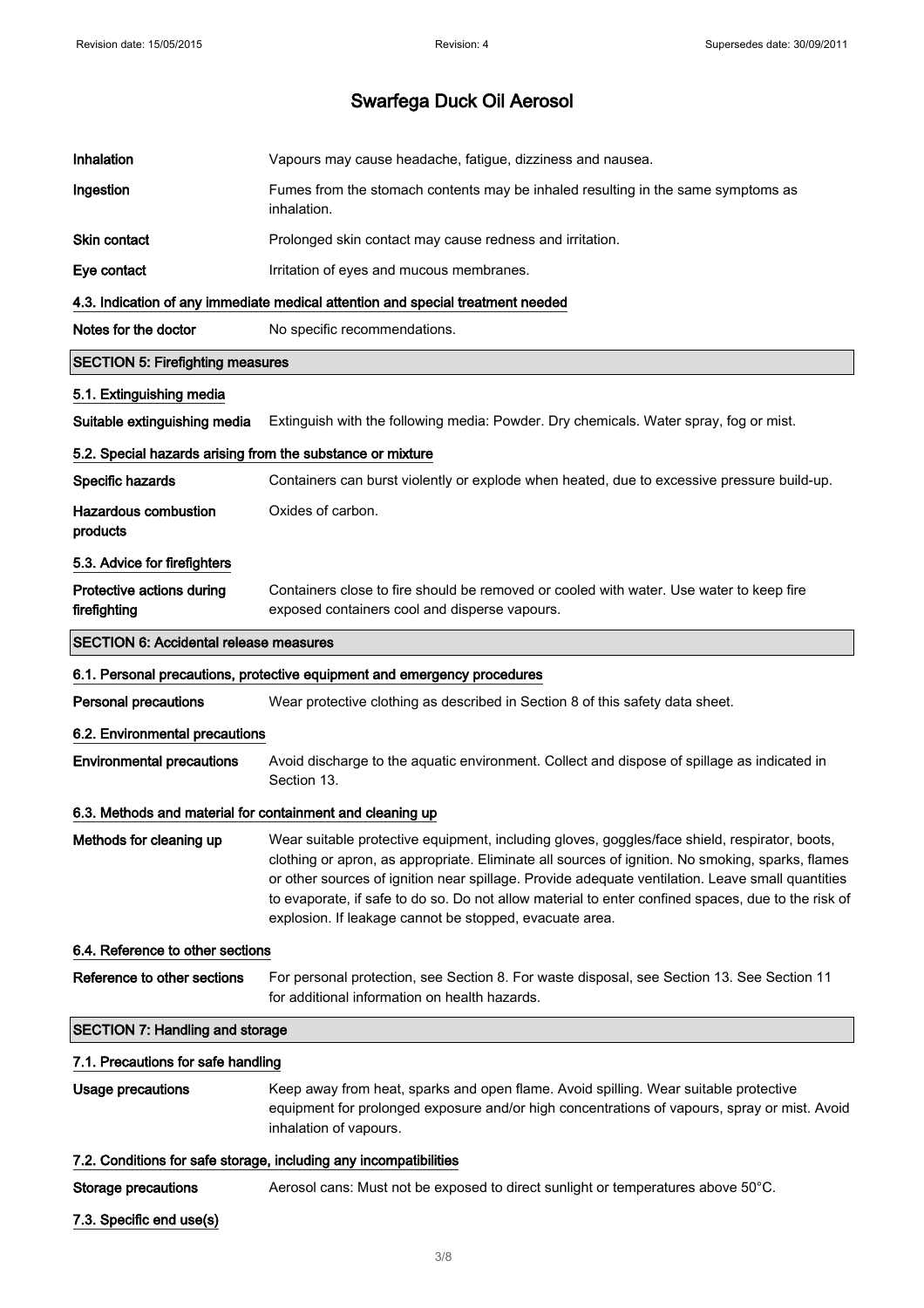| Specific end use(s)                                                                                                                                    | The identified uses for this product are detailed in Section 1.2.                                                                                                                                         |  |
|--------------------------------------------------------------------------------------------------------------------------------------------------------|-----------------------------------------------------------------------------------------------------------------------------------------------------------------------------------------------------------|--|
| <b>SECTION 8: Exposure Controls/personal protection</b>                                                                                                |                                                                                                                                                                                                           |  |
| 8.1. Control parameters                                                                                                                                |                                                                                                                                                                                                           |  |
| Occupational exposure limits                                                                                                                           |                                                                                                                                                                                                           |  |
| <b>BUTANE</b>                                                                                                                                          |                                                                                                                                                                                                           |  |
| Long-term exposure limit (8-hour TWA): WEL 600 ppm 1450 mg/m <sup>3</sup><br>Short-term exposure limit (15-minute): WEL 750 ppm 1810 mg/m <sup>3</sup> |                                                                                                                                                                                                           |  |
| <b>ISO-BUTANOL</b>                                                                                                                                     |                                                                                                                                                                                                           |  |
|                                                                                                                                                        | Long-term exposure limit (8-hour TWA): WEL 50 ppm 154 mg/m <sup>3</sup><br>Short-term exposure limit (15-minute): WEL 75 ppm 231 mg/m <sup>3</sup>                                                        |  |
| WEL = Workplace Exposure Limit                                                                                                                         |                                                                                                                                                                                                           |  |
| Ingredient comments                                                                                                                                    | WEL = Workplace Exposure Limits                                                                                                                                                                           |  |
|                                                                                                                                                        | Distillates (petroleum), hydrotreated heavy paraffinic (CAS: 64741-88-4)                                                                                                                                  |  |
| <b>DNEL</b>                                                                                                                                            | Workers - Inhalation; Long term local effects: 5.4 mg/m <sup>3</sup><br>Consumer - Inhalation; Long term local effects: 1.2 mg/m <sup>3</sup>                                                             |  |
| 8.2. Exposure controls                                                                                                                                 |                                                                                                                                                                                                           |  |
| Protective equipment                                                                                                                                   |                                                                                                                                                                                                           |  |
| Appropriate engineering<br>controls                                                                                                                    | Provide adequate general and local exhaust ventilation.                                                                                                                                                   |  |
| Eye/face protection                                                                                                                                    | Eyewear complying with an approved standard should be worn if a risk assessment indicates<br>eye contact is possible.                                                                                     |  |
| Hand protection                                                                                                                                        | Use protective gloves. It is recommended that gloves are made of the following material:<br>Nitrile rubber. It should be noted that liquid may penetrate the gloves. Frequent changes are<br>recommended. |  |
| Other skin and body<br>protection                                                                                                                      | Wear appropriate clothing to prevent any possibility of liquid contact and repeated or<br>prolonged vapour contact.                                                                                       |  |
| Hygiene measures                                                                                                                                       | Wash hands at the end of each work shift and before eating, smoking and using the toilet.<br>Promptly remove any clothing that becomes contaminated. When using do not eat, drink or<br>smoke.            |  |
| <b>Respiratory protection</b>                                                                                                                          | No specific recommendations. Respiratory protection must be used if the airborne<br>contamination exceeds the recommended occupational exposure limit.                                                    |  |
| <b>SECTION 9: Physical and Chemical Properties</b>                                                                                                     |                                                                                                                                                                                                           |  |
| 9.1. Information on basic physical and chemical properties                                                                                             |                                                                                                                                                                                                           |  |
| Appearance                                                                                                                                             | Aerosol.                                                                                                                                                                                                  |  |
| Colour                                                                                                                                                 | Brown.                                                                                                                                                                                                    |  |

Flash point Flash of the set of the set of the set of the set of the set of the set of the set of the set of the set of the set of the set of the set of the set of the set of the set of the set of the set of the set of the

4/ 8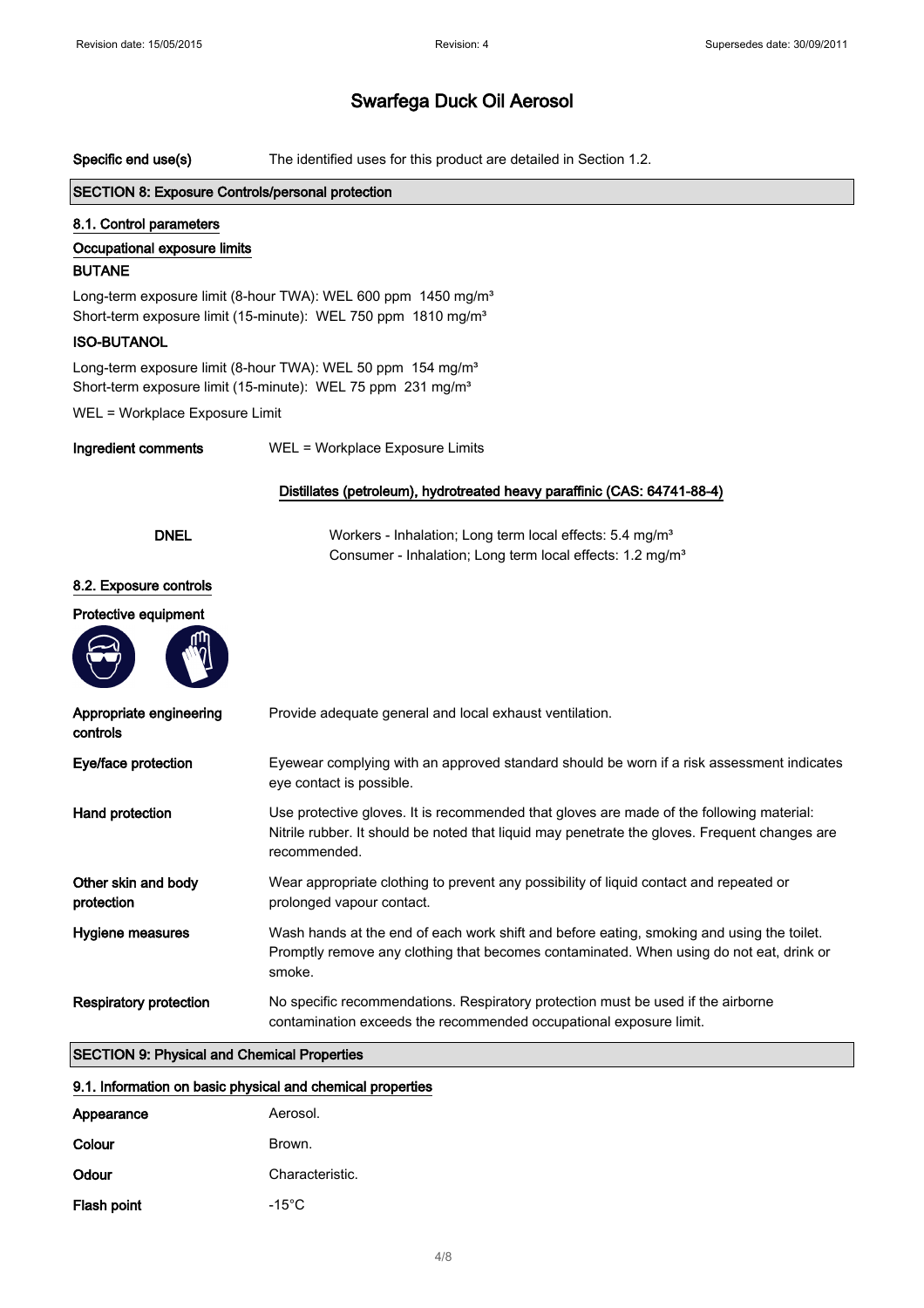| Upper/lower flammability or<br>explosive limits | Lower flammable/explosive limit: 0.8% Upper flammable/explosive limit: 9.0%                                                                                                       |
|-------------------------------------------------|-----------------------------------------------------------------------------------------------------------------------------------------------------------------------------------|
| Solubility(ies)                                 | Insoluble in water                                                                                                                                                                |
| 9.2. Other information                          |                                                                                                                                                                                   |
| Other information                               | None.                                                                                                                                                                             |
| <b>SECTION 10: Stability and reactivity</b>     |                                                                                                                                                                                   |
| 10.1. Reactivity                                |                                                                                                                                                                                   |
| Reactivity                                      | Vapours may form explosive mixtures with air.                                                                                                                                     |
| 10.2. Chemical stability                        |                                                                                                                                                                                   |
| <b>Stability</b>                                | Stable at normal ambient temperatures.                                                                                                                                            |
| 10.3. Possibility of hazardous reactions        |                                                                                                                                                                                   |
| Possibility of hazardous<br>reactions           | Not determined.                                                                                                                                                                   |
| 10.4. Conditions to avoid                       |                                                                                                                                                                                   |
| <b>Conditions to avoid</b>                      | Avoid heat, flames and other sources of ignition. Avoid contact with the following materials:<br>Strong oxidising agents. Strong alkalis. Strong mineral acids.                   |
| 10.5. Incompatible materials                    |                                                                                                                                                                                   |
| Materials to avoid                              | No specific material or group of materials is likely to react with the product to produce a<br>hazardous situation.                                                               |
| 10.6. Hazardous decomposition products          |                                                                                                                                                                                   |
| Hazardous decomposition<br>products             | Fire creates: Vapours/gases/fumes of: Carbon monoxide (CO). Carbon dioxide (CO2).                                                                                                 |
| <b>SECTION 11: Toxicological information</b>    |                                                                                                                                                                                   |
| 11.1. Information on toxicological effects      |                                                                                                                                                                                   |
| Inhalation                                      | May cause respiratory system irritation. Vapours may cause headache, fatigue, dizziness and<br>nausea. Prolonged inhalation of high concentrations may damage respiratory system. |
| Ingestion                                       | May cause discomfort if swallowed. May cause stomach pain or vomiting. Gastrointestinal<br>symptoms, including upset stomach.                                                     |
| Skin contact                                    | Product has a defatting effect on skin. May cause skin irritation/eczema. Prolonged or<br>repeated exposure may cause severe irritation.                                          |
| Eye contact                                     | Irritating to eyes. May cause chemical eye burns.                                                                                                                                 |
| Route of entry                                  | Inhalation Skin and/or eye contact.                                                                                                                                               |
| <b>SECTION 12: Ecological Information</b>       |                                                                                                                                                                                   |
|                                                 |                                                                                                                                                                                   |

Ecotoxicity **Ecotoxicity** Dangerous for the environment if discharged into watercourses.

12.1. Toxicity

#### 12.2. Persistence and degradability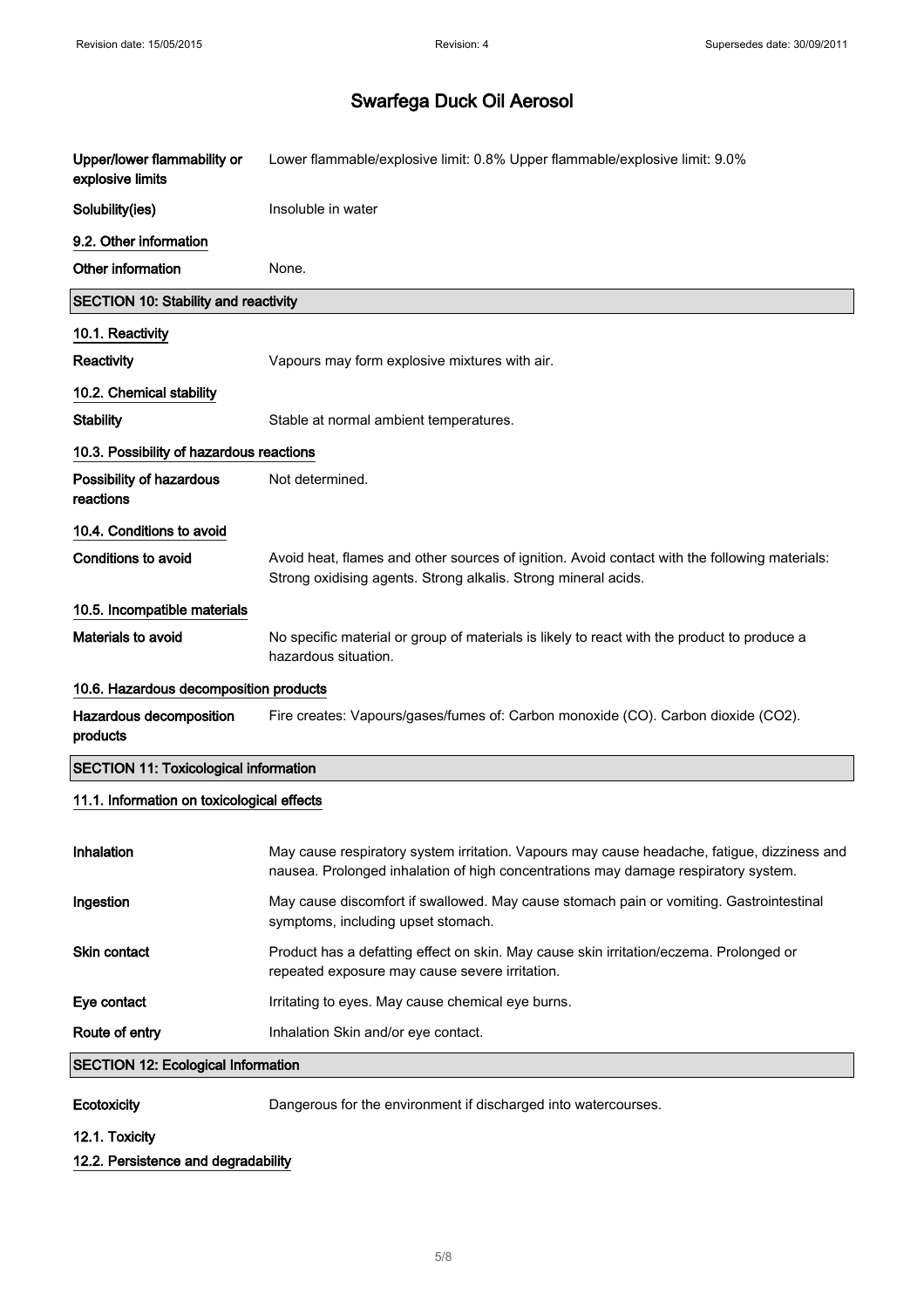| Persistence and degradability              | The product is expected to be slowly biodegradable. The surfactant(s) contained in this<br>product complies(comply) with the biodegradability criteria as laid down in Regulation (EC)<br>No. 648/2004 on detergents. Data to support this assertion are held at the disposal of the<br>competent authorities of the Member States and will be made available to them at their direct<br>request, or at the request of a detergent manufacturer. |
|--------------------------------------------|--------------------------------------------------------------------------------------------------------------------------------------------------------------------------------------------------------------------------------------------------------------------------------------------------------------------------------------------------------------------------------------------------------------------------------------------------|
| 12.3. Bioaccumulative potential            |                                                                                                                                                                                                                                                                                                                                                                                                                                                  |
| <b>Bioaccumulative potential</b>           | No data available on bioaccumulation.                                                                                                                                                                                                                                                                                                                                                                                                            |
| 12.4. Mobility in soil                     |                                                                                                                                                                                                                                                                                                                                                                                                                                                  |
| <b>Mobility</b>                            | The product has poor water-solubility.                                                                                                                                                                                                                                                                                                                                                                                                           |
| 12.5. Results of PBT and vPvB assessment   |                                                                                                                                                                                                                                                                                                                                                                                                                                                  |
| Results of PBT and vPvB<br>assessment      | This product does not contain any substances classified as PBT or vPvB.                                                                                                                                                                                                                                                                                                                                                                          |
| 12.6. Other adverse effects                |                                                                                                                                                                                                                                                                                                                                                                                                                                                  |
| Other adverse effects                      | None known.                                                                                                                                                                                                                                                                                                                                                                                                                                      |
| <b>SECTION 13: Disposal considerations</b> |                                                                                                                                                                                                                                                                                                                                                                                                                                                  |
| 13.1. Waste treatment methods              |                                                                                                                                                                                                                                                                                                                                                                                                                                                  |
| <b>General information</b>                 | Do not puncture or incinerate even when empty. Waste is classified as hazardous waste.<br>Dispose of waste to licensed waste disposal site in accordance with the requirements of the<br>local Waste Disposal Authority.                                                                                                                                                                                                                         |
| <b>Disposal methods</b>                    | Empty containers must not be punctured or incinerated because of the risk of an explosion.<br>Dispose of waste to licensed waste disposal site in accordance with the requirements of the<br>local Waste Disposal Authority.                                                                                                                                                                                                                     |
| <b>SECTION 14: Transport information</b>   |                                                                                                                                                                                                                                                                                                                                                                                                                                                  |
| General                                    | No other information known.                                                                                                                                                                                                                                                                                                                                                                                                                      |
| 14.1. UN number                            |                                                                                                                                                                                                                                                                                                                                                                                                                                                  |
| UN No. (ADR/RID)                           | 1950                                                                                                                                                                                                                                                                                                                                                                                                                                             |
| UN No. (IMDG)                              | 1950                                                                                                                                                                                                                                                                                                                                                                                                                                             |
| UN No. (ICAO)                              | 1950                                                                                                                                                                                                                                                                                                                                                                                                                                             |
| 14.2. UN proper shipping name              |                                                                                                                                                                                                                                                                                                                                                                                                                                                  |
| Proper shipping name<br>(ADR/RID)          | <b>AEROSOLS</b>                                                                                                                                                                                                                                                                                                                                                                                                                                  |
| Proper shipping name<br>(IMDG)             | <b>AEROSOLS</b>                                                                                                                                                                                                                                                                                                                                                                                                                                  |
| Proper shipping name (ICAO) AEROSOLS       |                                                                                                                                                                                                                                                                                                                                                                                                                                                  |
| Proper shipping name (ADN) AEROSOLS        |                                                                                                                                                                                                                                                                                                                                                                                                                                                  |
| 14.3. Transport hazard class(es)           |                                                                                                                                                                                                                                                                                                                                                                                                                                                  |
| <b>ADR/RID class</b>                       | 2.1                                                                                                                                                                                                                                                                                                                                                                                                                                              |
| <b>ADR/RID label</b>                       | 2.1                                                                                                                                                                                                                                                                                                                                                                                                                                              |
| <b>IMDG class</b>                          | 2.1                                                                                                                                                                                                                                                                                                                                                                                                                                              |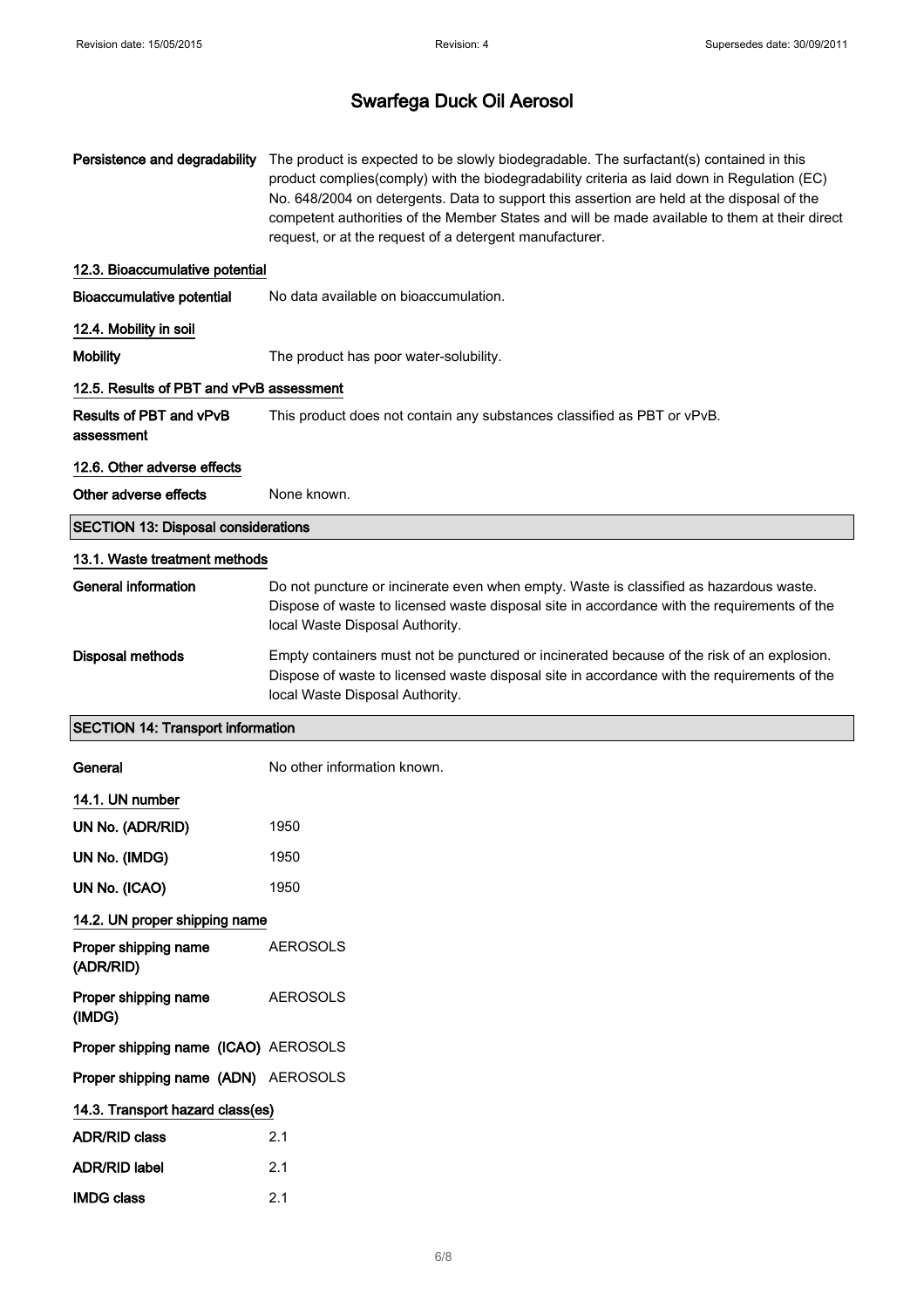| ICAO class/division                                                                            | 2.1        |  |
|------------------------------------------------------------------------------------------------|------------|--|
| <b>Transport labels</b><br><b>W</b>                                                            |            |  |
| 14.4. Packing group                                                                            |            |  |
| ADR/RID packing group                                                                          | #          |  |
| <b>IMDG packing group</b>                                                                      | #          |  |
| ICAO packing group                                                                             | #          |  |
| 14.5. Environmental hazards                                                                    |            |  |
| Environmentally hazardous substance/marine pollutant                                           |            |  |
| No.                                                                                            |            |  |
| 14.6. Special precautions for user                                                             |            |  |
| <b>EmS</b>                                                                                     | $F-D, S-U$ |  |
| <b>Tunnel restriction code</b>                                                                 | (D)        |  |
| 14.7. Transport in bulk according to Annex II of MARPOL73/78 and the IBC Code                  |            |  |
| Transport in bulk according to Not applicable.<br>Annex II of MARPOL 73/78<br>and the IBC Code |            |  |

# SECTION 15: Regulatory information

|                       | 15.1. Safety, health and environmental regulations/legislation specific for the substance or mixture                                                                                                                                                                                                                                                                                                                                                                                            |
|-----------------------|-------------------------------------------------------------------------------------------------------------------------------------------------------------------------------------------------------------------------------------------------------------------------------------------------------------------------------------------------------------------------------------------------------------------------------------------------------------------------------------------------|
| <b>EU</b> legislation | Commission Directive 2000/39/EC of 8 June 2000 establishing a first list of indicative<br>occupational exposure limit values in implementation of Council Directive 98/24/EC on the<br>protection of the health and safety of workers from the risks related to chemical agents at<br>work (as amended).<br>Commission Directive 91/322/EEC of 29 May 1991 on establishing indicative limit values by<br>implementing Council Directive 80/1107/EEC on the protection of workers from the risks |
|                       | related to exposure to chemical, physical and biological agents at work.<br>Regulation (EC) No 1272/2008 of the European Parliament and of the Council of 16<br>December 2008 on classification, labelling and packaging of substances and mixtures (as<br>amended).                                                                                                                                                                                                                            |
|                       | Regulation (EC) No 1907/2006 of the European Parliament and of the Council of 18<br>December 2006 concerning the Registration, Evaluation, Authorisation and Restriction of<br>Chemicals (REACH) (as amended).                                                                                                                                                                                                                                                                                  |
| Guidance              | Workplace Exposure Limits EH40.<br>Introduction to Local Exhaust Ventilation HS(G)37.                                                                                                                                                                                                                                                                                                                                                                                                           |

#### 15.2. Chemical safety assessment

No chemical safety assessment has been carried out.

## SECTION 16: Other information

| <b>Revision comments</b> | SDS amended in line with REGULATION (EC) No 1272/2008 on Classification, Labelling and<br>Packaging of Substances and Mixtures (as amended) |
|--------------------------|---------------------------------------------------------------------------------------------------------------------------------------------|
| <b>Revision date</b>     | 15/05/2015                                                                                                                                  |